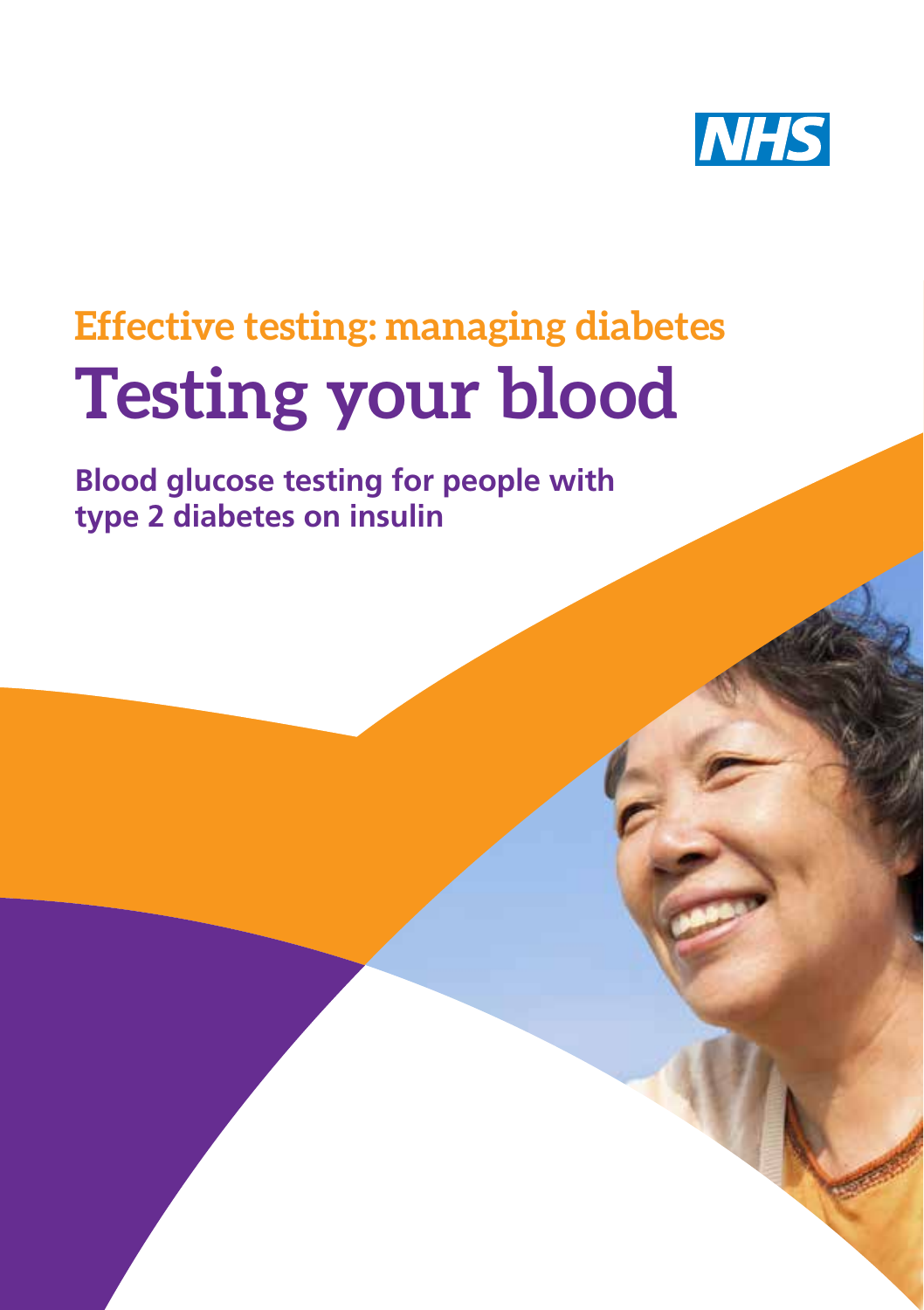**The advice in this leaflet applies to people with type 2 diabetes who use insulin, usually in combination with other diabetes medicines.**

## **Do I need to test?**

If your diabetes is treated with insulin you need to be able to test your blood. This is because insulin can sometimes make your blood glucose too low. This is called hypoglycaemia, or hypo for short.

## **What is a hypo?**

A hypo (or hypoglycaemia) is when your blood glucose is too low.

Signs you are having a hypo include:

- Feeling hungry
- Sweating
- Dizziness
- Tiredness (fatigue)
- Blurred vision
- Trembling or shakiness
- Going pale
- Fast pulse or palpitations
- Tingling lips
- Irritability
- Difficulty concentrating
- Confusion
- Disorderly or irrational behaviour, which may be mistaken for drunkenness.

**The symptoms of a hypo usually begin when blood glucose levels drop to somewhere between 3 and 4mmol/l.**

# **Why should I test my blood?**

It is necessary to test to find out how you are responding to treatment and to help you avoid hypos.

Blood glucose level testing can help you to:

- Understand what factors affect your blood glucose, e.g. certain foods or activity. With this information you can consider appropriate changes to prevent, detect and treat hypoglycaemia (low blood glucose)
- Provide information to your nurse or doctor so that you receive appropriate treatment
- Maintain blood glucose levels during periods of change such as illness
- Ensure that blood glucose control is as good as possible during pregnancy or if you are preparing for pregnancy.

## **Which blood glucose meter should I use?**

Your nurse or doctor will help you to understand blood glucose testing and give you a suitable meter. There is no need to buy a meter from a pharmacy.

## **How do I get my test strips?**

Your doctor will prescribe the correct amount of strips for you.

If you have enough strips to test your blood, you do not need to order the following month.

#### **Test strips**

Always note the date you first open a pot of strips. Check the packaging to see how long after this date you can keep using the strips (usually 3-6 months). Do not use any strips after this period of time as you will not get an accurate result. Always replace

the cap on the pot immediately after use and follow the manufacturer's storage instructions.

## **When should I test?**

Your doctor or nurse will advise you how often you need to test. You should test usually once or twice each day before meals or before bedtime. You should vary the time of testing from day to day.

You should discuss and agree your own personal blood glucose target levels with your nurse or doctor.

As a guide, your blood glucose targets should be:

**Before meals: target level 4-7mmol/l Before bedtime: target level 6-10mmol/l**

#### **You might need to test more frequently in these situations:**

- When newly diagnosed
- Following changes to treatment or lifestyle
- During illness
- During short course steroid therapy
- During osmotic symptoms e.g. excessive thirst
- Experiencing high blood glucose after meals
- To prevent development of short term complications such as very low or very high blood glucose levels
- During pre-conception and pregnancy
- If you are prone to high ketones
- When HbA1c testing is unavailable
- You are unable to detect physical signs of a hypo
- During end of life care.

Your doctor or nurse will advise you how often you need to test.